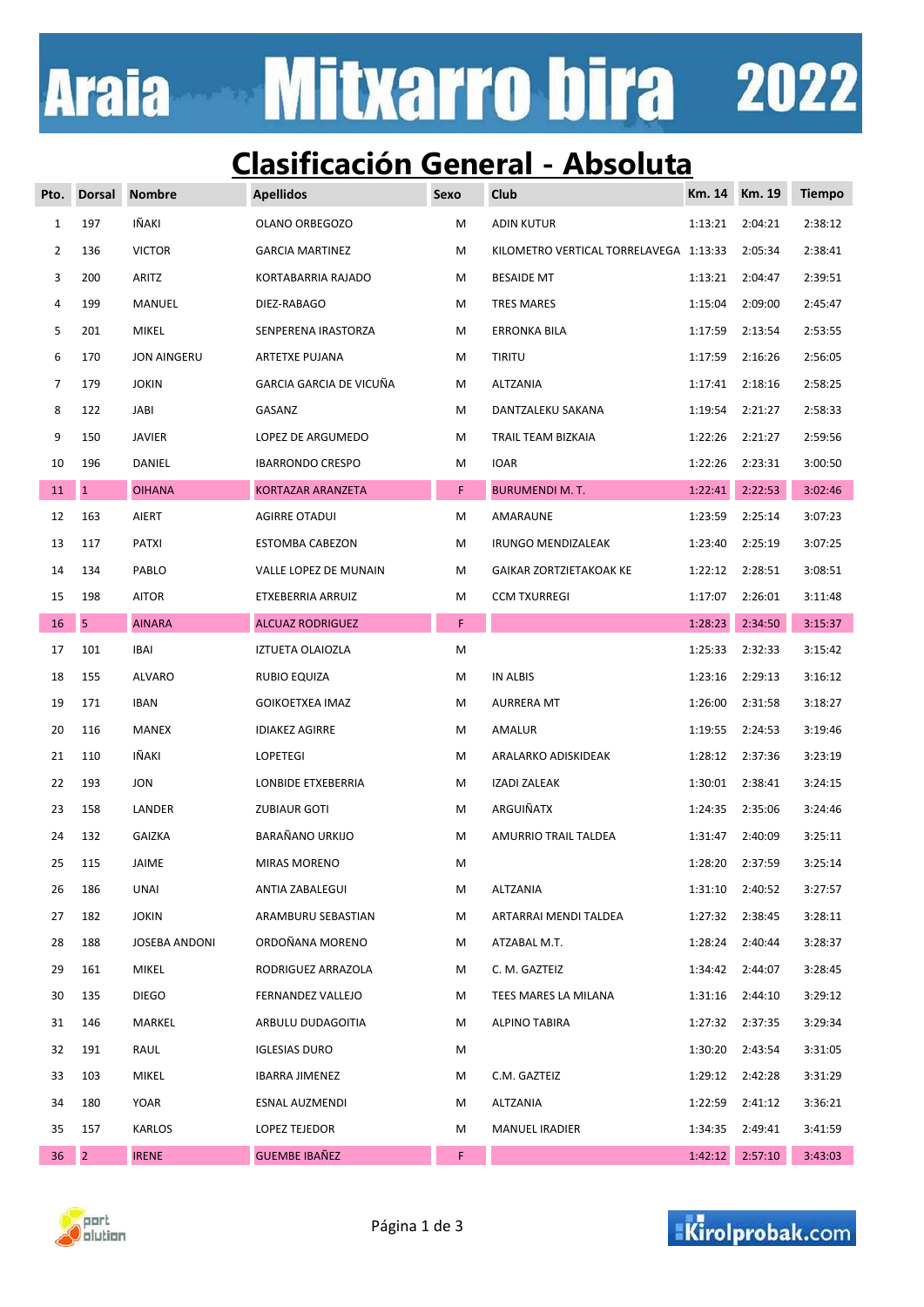# Mitxarro bira 2022 **Araia**

### **Clasificación General - Absoluta**

| Pto. | <b>Dorsal</b>  | <b>Nombre</b>       | <b>Apellidos</b>                           | Sexo | Club                                            | Km. 14  | <b>Km. 19</b> | <b>Tiempo</b> |
|------|----------------|---------------------|--------------------------------------------|------|-------------------------------------------------|---------|---------------|---------------|
| 37   | 139            | <b>OSKAR</b>        | <b>GARCIA DE ANDOIN SAEZ DE</b><br>EGUILAZ | М    | <b>GASTEIZ</b>                                  | 1:38:02 | 2:54:59       | 3:43:41       |
| 38   | 100            | <b>IBON</b>         | <b>ITURBE</b>                              | М    | <b>MIRUGAIN</b>                                 | 1:32:41 | 2:49:43       | 3:44:16       |
| 39   | 153            | <b>EDUARDO</b>      | LOPEZ ZABALLA                              | М    | AMURRIO TRAIL TALDEA                            | 1:39:03 | 2:53:57       | 3:45:28       |
| 40   | 129            | PABLO               | MARTINEZ DOMINGUEZ                         | М    | SOCIEDAD EXCURSIONISTA MANUEL<br><b>IRADIER</b> | 1:40:39 | 2:55:30       | 3:45:45       |
| 41   | 137            | <b>KEPA</b>         | GORDO                                      | М    | <b>TXURREGI</b>                                 | 1:38:01 | 2:57:50       | 3:48:00       |
| 42   | 160            | <b>JON ANDER</b>    | <b>VILLASANTE MARTINEZ</b>                 | М    | CLUB ALPINO SÁMANO                              | 1:34:34 | 2:54:01       | 3:48:05       |
| 43   | 118            | PEDRO               | <b>CEBALLOS LOPEZ</b>                      | М    | TRES MARES - LA MILANA                          | 1:36:48 | 2:59:56       | 3:51:48       |
| 44   | 183            | <b>GORKA</b>        | <b>IRAETA CIGARAN</b>                      | М    | INDARPAK KIROL TALDEA                           | 1:33:21 | 2:55:06       | 3:53:03       |
| 45   | 151            | <b>IGOR</b>         | GARAY                                      | М    | GANGUREN M.T.                                   | 1:32:06 | 2:53:43       | 3:53:14       |
| 46   | 194            | <b>JAVIER</b>       | ORCAJADA GUISASOLA                         | М    | TRAIL 52 SPORT KLUB                             | 1:38:31 | 2:58:38       | 3:53:17       |
| 47   | $\overline{7}$ | <b>JAIONE</b>       | <b>MENDIJUR</b>                            | F.   | ALTZANIA MENDI CLUBA                            | 1:40:24 | 3:01:56       | 3:53:32       |
| 48   | 140            | <b>AITOR</b>        | MENDIOLA GARCIA                            | М    | C. M. GAZTEIZ                                   | 1:37:05 | 3:00:22       | 3:54:17       |
| 49   | 131            | <b>ALBERTO</b>      | <b>CUETO</b>                               | М    |                                                 | 1:40:28 | 3:01:22       | 3:55:19       |
| 50   | 127            | <b>JORGE</b>        | MARTINEZ IBAIBARRIAGA                      | М    | <b>BENETAN GASTEIZ</b>                          | 1:37:23 | 3:00:06       | 3:59:17       |
| 51   | 187            | IÑAKI               | OLAIZ GARMENDIA                            | М    | AIZKARDI                                        | 1:38:07 | 3:01:41       | 3:59:31       |
| 52   | 119            | JAVI                | VIGUERA VAZQUEZ                            | М    | <b>CM GASTEIZ</b>                               | 1:42:00 | 3:07:55       | 3:59:37       |
| 53   | 147            | <b>ANTONIO</b>      | PENA CALVEIRA                              | М    | FEDERACIÓN VASCA DE MONTAÑA                     | 1:37:20 | 3:02:09       | 3:59:43       |
| 54   | 124            | PEDRO               | SUAREZ IGLESIAS                            | М    |                                                 | 1:40:59 | 3:08:47       | 4:00:05       |
| 55   | 143            | ASIER               | MARTINEZ DE ALBENIZ ARCAUZ                 | м    | ALTZANIA                                        | 1:38:11 | 3:03:55       | 4:01:03       |
| 56   | 175            | <b>JORGE</b>        | <b>PRIETO</b>                              | М    | <b>IZADI ZALEAK</b>                             | 1:45:46 | 3:18:29       | 4:09:20       |
| 57   | 111            | CARLOS              | LOPEZ GARCIA                               | М    | YO CORRO POR EL ASPERGER                        | 1:42:39 | 3:15:12       | 4:10:36       |
| 58   | 152            | <b>IVAN</b>         | <b>MELON CABALLERO</b>                     | М    |                                                 | 1:39:07 | 3:12:34       | 4:10:54       |
| 59   | 108            | IÑIGO               | <b>ALVAREZ OTERO</b>                       | м    | C M GAZTEIZ                                     | 1:48:25 | 3:17:50       | 4:13:59       |
| 60   | 105            | <b>IMANOL</b>       | RUIZ DE EGUINO AGUIRRE                     | м    | CM GAZTEIZ                                      | 1:52:10 | 4:14:21       | 4:14:21       |
| 61   | 107            | <b>JOSEBA</b>       | NARBAIZA ETXEBARRIA                        | м    | ALLUITZ MENDI TALDEA                            | 1:42:02 | 3:10:40       | 4:18:38       |
| 62   | 102            | ASIER               | AGUIRRE LARRAÑAGA                          | М    | BESAIDE M.T.                                    | 1:49:56 | 3:21:00       | 4:20:58       |
| 63   | 121            | KRISTIAN            | DEL BARRIO DELGADO                         | М    |                                                 | 1:50:25 | 3:25:36       | 4:24:33       |
| 64   | 142            | <b>ENEKO</b>        | LOPEZ DE ALDA                              | м    |                                                 | 1:51:44 | 3:25:40       | 4:24:38       |
| 65   | 104            | IKER                | <b>GINE</b>                                | М    | ALTZANIA MENDI CLUBA                            | 1:51:31 | 3:23:29       | 4:26:36       |
| 66   | 192            | <b>JEAN SYLVAIN</b> | <b>MARTINEZ ROUX</b>                       | М    | TRAIL 52 SPORT KLUB                             | 1:50:23 | 3:34:21       | 4:47:11       |
| 67   | 8 <sup>°</sup> | <b>LAURA</b>        | <b>MALLORQUIN LOPEZ</b>                    | F.   | <b>AMURRIO TRAIL TALDEA</b>                     | 1:59:43 | 3:48:17       | 4:51:28       |
| 68   | 130            | <b>VICTOR</b>       | <b>BARRIOS COSGAYA</b>                     | М    |                                                 | 1:56:48 | 3:46:08       | 4:53:39       |
| 69   | 114            | <b>ALAIN</b>        | VAZQUEZ ADRIAN                             | М    | AMOREBIETA                                      | 1:51:44 | 3:31:10       | 4:53:59       |
| 70   | 113            | <b>JUAN CARLOS</b>  | FERNANDEZ DE GAMARRA LOPEZ<br>DE SUBIJANA  | м    | CM GASTEIZ                                      | 1:51:26 | 3:29:55       | 4:53:59       |
| 71   | 148            | <b>UNAI</b>         | <b>BALLESTEROS LOPEZ DE ROBLES</b>         | M    | SAN IGNACIO BASOTXO                             | 1:59:55 | 3:41:58       | 4:55:49       |